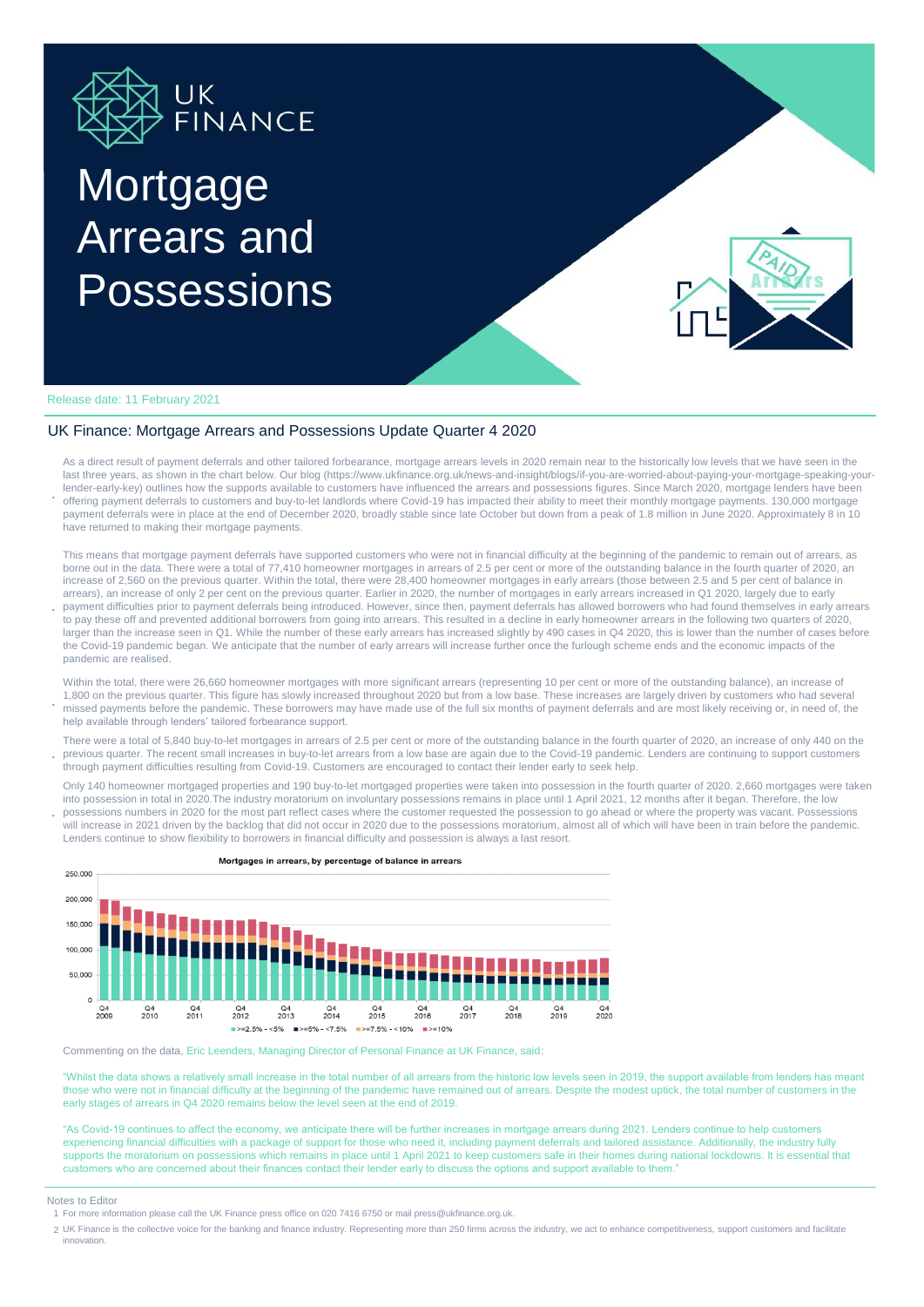- 3 Following material changes to the mortgage market as a result of the Covid-19 pandemic, UK Finance has reformatted the Mortgage Arrears & Possessions update to focus on and include quarter-onquarter movement in the data, in addition to year-on-year movement. This change has been made in order to accurately represent recent changes in the market and to make fewer comparisons to markets in materially different circumstances.
- 4 The latest published statistics for covid-19 related payment deferrals can be found here: https://www.ukfinance.org.uk/press/press-releases/Lenders-continue-commitment-to-supporting-mortgagecustomers-into-2021
- 5 It is important to note that if a customer who is already in arrears takes a payment deferral, those arrears will not increase while the deferral is in place. However, these customers will still be captured<br>within our fi
- 6 The data shown are for first charge mortgages only. Figures are reported by most UK Finance mortgage members and presented here on a grossed-up basis from that sample to reflect total market size.

7 Arrears and possessions figures are for the UK as a whole. There is no breakdown of data for English regions or for individual countries in the UK.

8 The Ministry of Justice publishes mortgage and landlord possession statistics, which can be found here: https://www.gov.uk/government/collections/mortgage-and-landlord-possession-statistics . These include quarterly national statistics on possession claim actions in county courts by mortgage lenders and social and private landlords.

Next update: 13 May 2021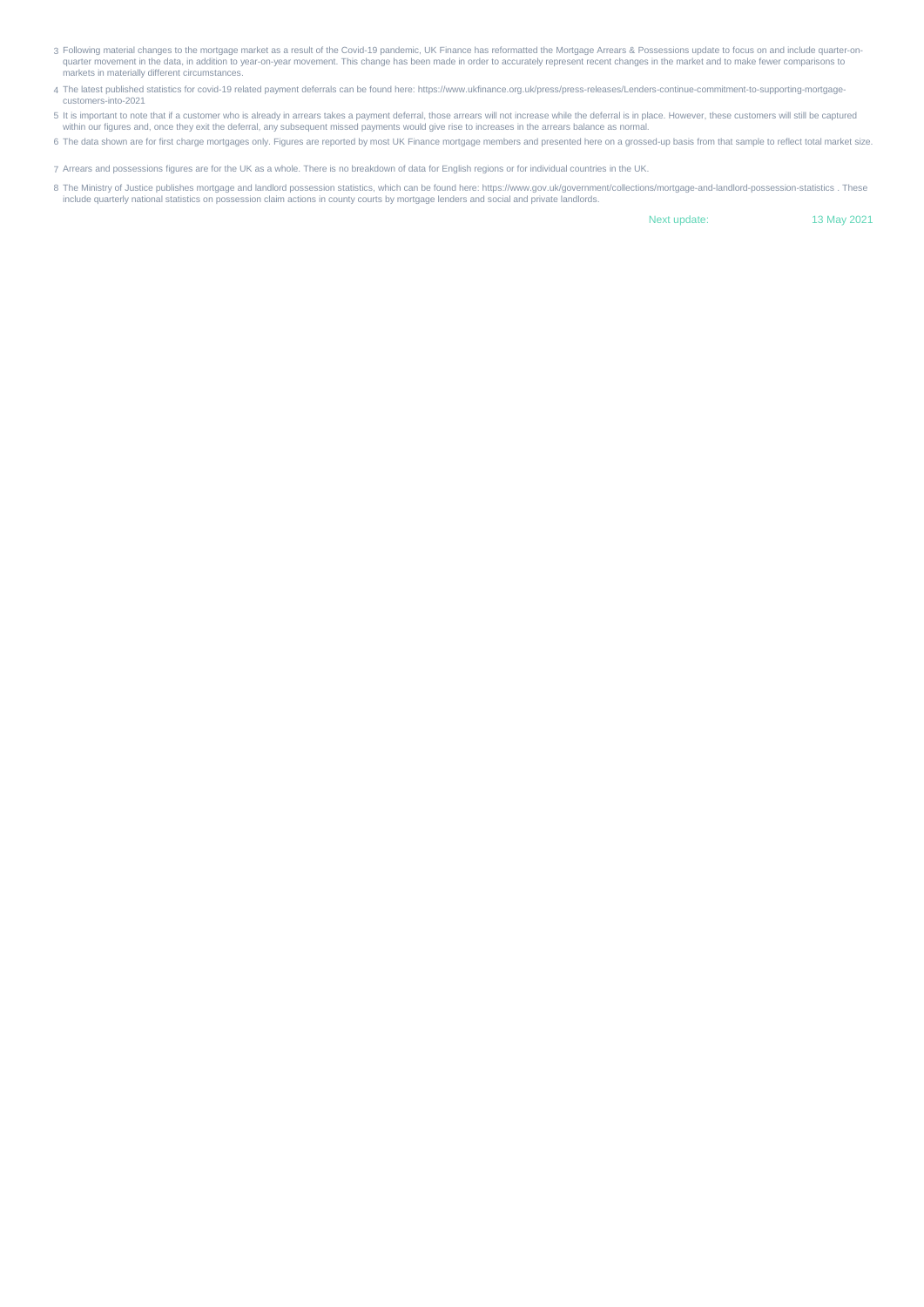## Release date: 11 February 2021

| <b>Mortgage Arrears</b>                                |                                                                                                                       |                                                            |           |           |           |           |                       |                  |                  |                                   | Latest<br>$(20 - Q4)$ | Q-o-Q comparison | Y-o-Y comparison |
|--------------------------------------------------------|-----------------------------------------------------------------------------------------------------------------------|------------------------------------------------------------|-----------|-----------|-----------|-----------|-----------------------|------------------|------------------|-----------------------------------|-----------------------|------------------|------------------|
| Number of mortgages in arrears                         | Number of first charge<br>mortgage loans in arrears<br>representing over 2.5% of the $\vec{z}$<br>outstanding balance | 120,000<br>100,000<br>80,000<br>60,000<br>40,000<br>20,000 |           |           |           |           |                       |                  |                  | Homeowners                        | 77,410                | 3%               | 9%               |
|                                                        |                                                                                                                       |                                                            | $17 - Q4$ | $18 - Q2$ | $18 - Q4$ | $19 - Q2$ | $19 - Q4$             | $20 - Q2$        | $20 - Q4$        | Buy-to-let                        | 5,840                 | 8%               | 33%              |
| Number of homeowner<br>mortgages within arrears bands  | Number of first charge<br>homeowner mortgage loans in<br>arrears, split by severity of<br>arrears.                    | 40,000                                                     |           |           |           |           |                       |                  |                  |                                   | Latest<br>$(20 - Q4)$ | Q-o-Q comparison | Y-o-Y comparison |
|                                                        |                                                                                                                       | 30,000                                                     |           |           |           |           |                       |                  |                  | Arrears of 2.5%-5% of<br>balance  | 28,400                | 2%               | $-3%$            |
|                                                        |                                                                                                                       | 20,000<br>ž                                                |           |           |           |           |                       |                  |                  | Arrears of 5%-7.5% of<br>balance  | 13,870                | 1%               | 10%              |
|                                                        |                                                                                                                       | 10,000                                                     |           |           |           |           |                       |                  |                  | Arrears of 7.5%-10% of<br>balance | 8,480                 | 2%               | 20%              |
|                                                        |                                                                                                                       |                                                            | $17 - Q4$ | $18 - Q2$ | $18 - Q4$ | $19 - Q2$ | $19 - Q4$             | $20 - Q2$        | $20 - Q4$        | Arrears over 10% of balance       | 26.660                | 7%               | 22%              |
|                                                        |                                                                                                                       | 3,000                                                      |           |           |           |           |                       |                  |                  |                                   | Latest<br>$(20 - Q4)$ | Q-o-Q comparison | Y-o-Y comparison |
| Number of buy-to-let mortgages<br>within arrears bands | Number of first charge buy-to-<br>let mortgage loans in arrears,<br>split by severity of arrears.                     | 2,500<br>2,000                                             |           |           |           |           |                       |                  |                  | Arrears of 2.5%-5% of<br>balance  | 2,700                 | 9%               | 32%              |
|                                                        |                                                                                                                       | 1,500<br>1,000                                             |           |           |           |           |                       |                  |                  | Arrears of 5%-7.5% of<br>balance  | 1,110                 | 6%               | 46%              |
|                                                        |                                                                                                                       | 500                                                        |           |           |           |           |                       |                  |                  | Arrears of 7.5%-10% of<br>balance | 570                   | 8%               | 36%              |
|                                                        |                                                                                                                       |                                                            | $17 - Q4$ | $18 - Q2$ | $18 - Q4$ | $19 - Q2$ | $19 - Q4$             | $20 - Q2$        | $20 - Q4$        | Arrears over 10% of balance       | 1,460                 | 8%               | 26%              |
| <b>Mortgage Possessions</b>                            |                                                                                                                       |                                                            |           |           |           |           | Latest<br>$(20 - Q4)$ | Q-o-Q comparison | Y-o-Y comparison |                                   |                       |                  |                  |
| Number of mortgage<br>possessions                      | Number of possessions of first<br>charge mortgaged properties<br>in period                                            | 2,500<br>2,000<br>ಠ<br>1,500                               |           |           |           |           |                       |                  |                  | Homeowners                        | 140                   | $-13%$           | $-89%$           |
|                                                        |                                                                                                                       | $\frac{3}{2}$ 1,000<br>500                                 | $17 - Q4$ | $18 - 02$ | $18 - Q4$ | $19 - Q2$ | $19 - Q4$             | $20 - 02$        | $20 - Q4$        | Buy-to-let                        | 190                   | $-17%$           | $-71%$           |

Next update: 13 May 2021